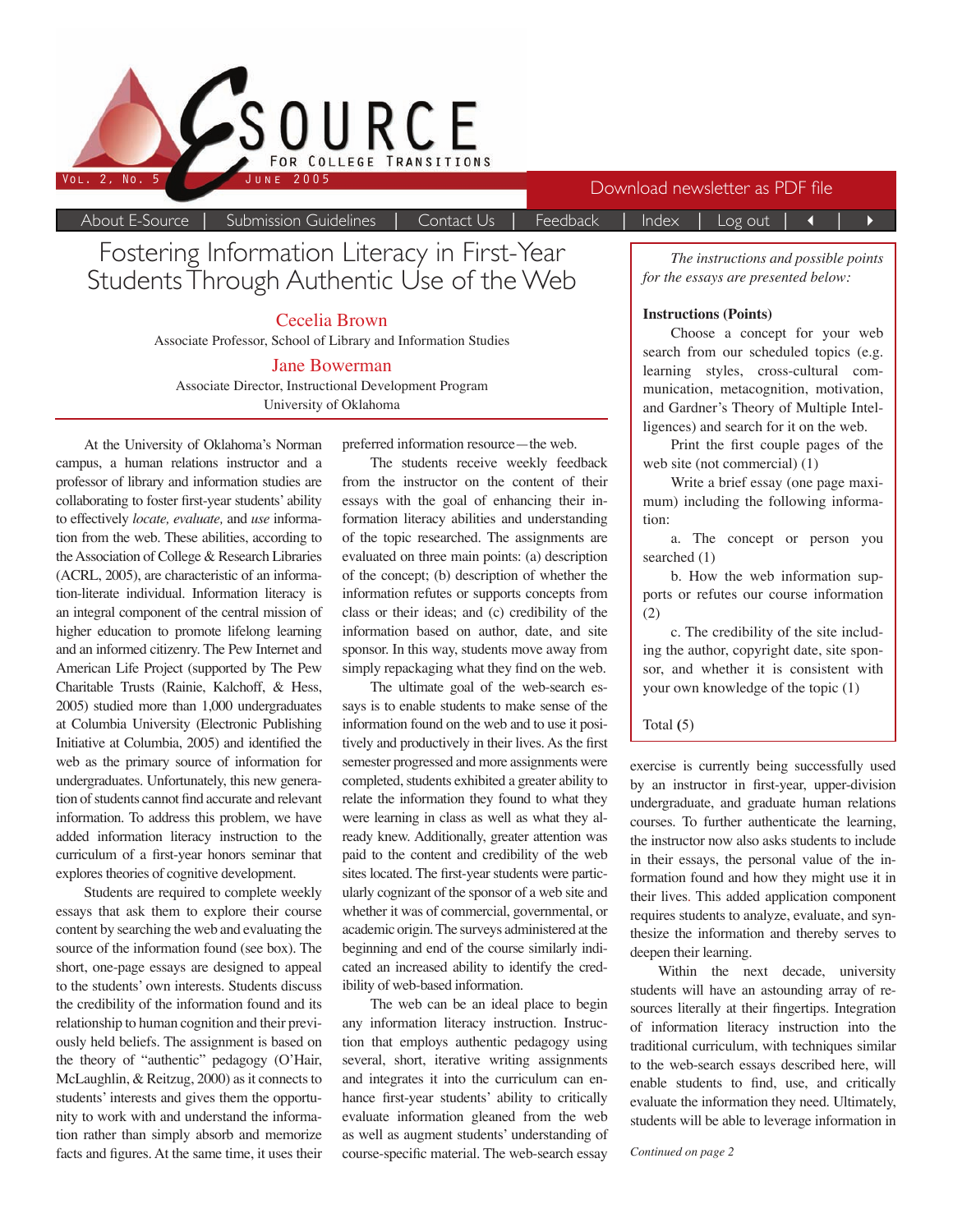

Page 2 Vol. 2, No. 6

# Graduate Students Speak Out on Orientation

### Alicia C. Phillip

Editorial Assistant, National Resource Center for The First-Year Experience & Students in Transition, University of South Carolina

The primary goal of orientation is students' successful transition to the academic and social environment (Smith & Brackin, 2003). To achieve this goal, orientation content should include six broad categories: (a) academic information, (b) general information, (c) logistical concerns, (d) social and interpersonal development, (e) testing and assessments, and (f) transitional programs (Austin, 1988). Utimately, it should empower students to successfully complete the academic program.

Traditionally, orientation programs have focused on undergraduates, but such programs are also useful for assisting graduate students in their transition. To gauge graduate students' thoughts on and recommendations for effective orientation programs, a questionnaire

*Continued from page 1*

all formats and become effective contributors to a democratic society.

### References

- Association of College & Research Libraries. (2005). *Information literacy competency standards for higher education.* Retrieved May 8, 2005, from http: //www.ala.org/ala/acrl/acrlstandards/informationliter acycompetency.htm
- Electronic Publishing Initiative at Columbia. (2005). *Online use and cost evaluation program. The use of electronic resources among undergraduate and graduate students.* Retrieved May 8, 2005, from http: //www.epic.columbia.edu/eval/eval04frame.html
- O'Hair, M. J., McLaughlin, H. J., & Reitzug, U. C. (2000). *Foundations of democratic education.* Fort Worth, TX: Harcourt College Publishers.
- Rainie, R., Kalchoff, M., & Hess, D. (2005). *PEW Internet & American Life Project data memo.* Retrieved May 8, 2005, from http://www.pewinternet.org/ reports/toc.asp?Report=73

### Contact:

Cecelia Brown Associate Professor School of Library and Information Studies The University of Oklahoma Norman, OK Phone: (405) 325-3921 E-mail: cbrown@ou.edu

survey of seven University of South Carolina (USC) students was conducted. Respondents included students from several departments, specifically Journalism  $(n = 3)$ , English  $(n = 1)$ 1), Public Health  $(n = 1)$ , and Education  $(n = 1)$ 2) who completed the questionnaire by hand or online. Survey results reveal several key points, including the challenges these students faced in their transition to graduate school, how their orientation experience addressed these issues, and their thoughts on effective orientation programs.

The students' survey responses revealed several challenges in their transition to graduate school ranging from academic to social to financial. Kevin, an English master's student returning to school after three years removed from the academic environment; Chris, a journalism doctoral candidate balancing his class assignments with a full-time profession and three small kids; and John, a journalism master's candidate who commutes three hours a day to and from the University particularly needed individual attention to address some of their questions about effective studying methods, time management skills, and how graduate school differs from undergraduate studies.

Other students had social and financial concerns. For instance, Michael, a public health doctoral student found that advice on adjusting to living in a "small town on a small income" was important for him, while for Nikki, an education master's student, more information about the surrounding community, opportunities for recreation, and social involvement was essential.

Moreover, Lindsey, a student in the journalism doctoral program, and Mary, a doctoral education candidate needed information on basic university procedures such as registration. These were the main issues the respondents faced when they matriculated at USC.

Subsequently, students described their orientation experiences. Only two of the students had experienced an orientation

program. Kevin's experience consisted of two sessions on the same day. Initially, the director of the English department addressed the graduate English majors in a formal meeting in which he described the program and his role in the department. Then all students were grouped according to the degree sought (MA, MFA, and PhD), where they were able to ask specific questions about their particular program. Refreshments were served throughout the session, and there was a 15-minute break for socializing. Michael had a similar experience at his orientation. The one-day program consisted of an address by professors in the public health department and then a question-and-answer session.

However, both Michael and Kevin stated that their orientations were deficient in assisting with their individual issues. To Kevin's disappointment, there was no opportunity to have individual conversations with professors. Thus, he was unable to receive any personal advice on effective studying methods or transitioning academically to graduate school. In Michael's orientation, students were not split into groups prior to the information session, and there was no break between sessions. Thus, his complaint mirrored Kevin's— no opportunity for individual attention to address his concerns.

Finally, students discussed their ideas for an ideal orientation program. All students surveyed agreed that the ideal orientation should last no more that one full day. However, key variations were noted. While Chris indicated that a single, simple lecture with handouts delivered by faculty or administrators in the Journalism School should suffice. other respondents felt that a multi-structure program would be more effective. For instance, Lindsey felt that an effective orientation should consist of a general university program followed by a department-specific phase. Her idea was expounded on by Nikki:

All new graduate students from all departments should meet together at a welcome lunch at which the president of the university would address them. Subsequently, students should separate into individual departments where they would meet their professors and discuss

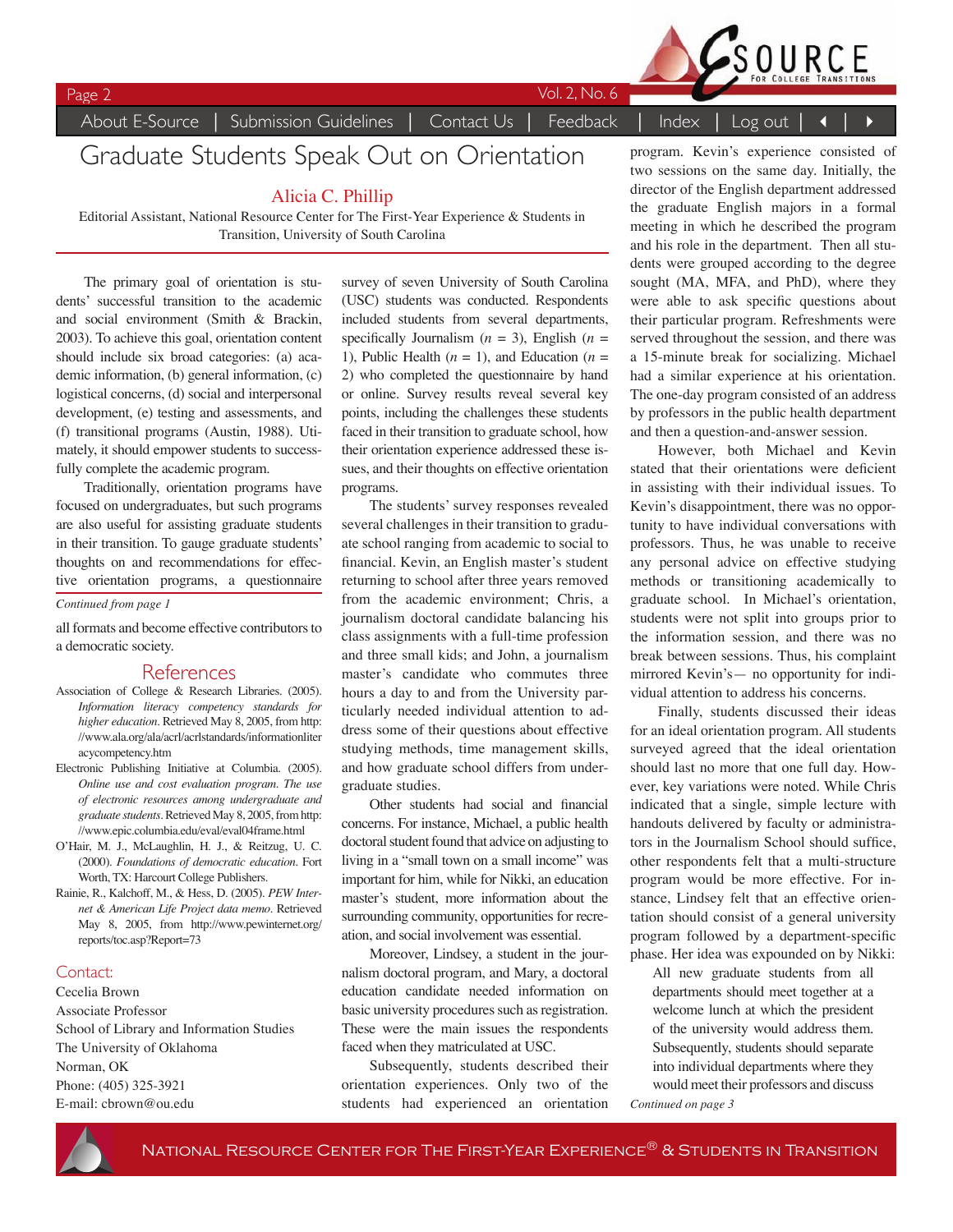

# Fusions: Integrating Values in Higher Education

J. Govoni, M. Spoto, V. Wright Saint Leo University

The faculty at Saint Leo University are committed to providing opportunities for the integration of values across disciplines. They sought to raise students' awareness and understanding of the impact of values on their personal, professional, and academic lives by integrating values-based activities and discussions throughout the general education program. Although inspired by the Benedictine tradition, these values are universal in nature and adopted by people of differing cultures and backgrounds. The core values are *community, respect, integrity, responsible stewardship, personal development,*  and *excellence*. Because a variety of disciplines

the academic program. Break-out sessions should also be offered in which students can gain more information, and the orientation should end with a social event such as a happy hour outing or bowling. *Graduate Orientation continued from page 2*

According to Nikki, an all-inclusive lunch would facilitate inter-departmental socializing and networking. Mary added that an online orientation prior to an on-campus program would be even more effective and helpful as frequently asked questions can be addressed on the site.

Students expressed that orientation content should consist of academic, financial, and logistical information. According to Chris, the orientation lecture should focus on the most essential issues with no frills, including: "Here's what you need to know to meet all the requirements to graduate. Here are the deadlines. Here are the things that can bite you. Here are the forms." Mary added that information on how to register for courses, plan advisor meetings, and the general expectation of course progression was also essential. Michael reported the need for information about assistantship opportunities and other financial aid sources. Thus, a financial aid workshop would also be an integral part of an effective orientation program.

may be united in providing opportunities for actively engaging in thinking about how values inform, deepen, and distinguish one's living and learning, we adopted the word "fusions" to describe our revised general education program. In other words, we hoped to help students encounter values questions while experimenting in the science lab, conducting online research, reviewing history, solving a math problem, discussing philosophy, reading the classics, or attending a physical education class.

One site for the integration of values in the curriculum is the first-year seminar (SLU 102). Here, students receive an historical overview of

Evidently, there is a strong relationship between the issues the respondents faced and their recommendations for effective orientation programs, indicating that students expect orientation to address their individual transition needs, which range from academic (e.g., how to register) to social (e.g., community activities). Thus, this exploratory study revealed that a successful graduate student orientation should orient students to the university's opportunities and programs and address their individual and social needs as well.

### References

- Austin, D. (1988). Building an orientation program from the ground. *Campus Activities Programming, 21*, 41-45.
- Smith, R., & Brackin, R. (2003). Components of a comprehensive orientation program. In J. A. Ward-Roof & C. Hatch (Eds.), *Designing successful transitions: A guide for orienting students to college* (Monograph No. 13, 2nd ed., pp. 39- 54). Columbia, SC: University of South Carolina, National Resource Center for The First-Year Experience & Students in Transition.

### Contact:

Alicia C. Phillip, Editorial Assistant National Resource Center for The First-Year Experience & Students in Transition University of South Carolina Phone: (803) 576-6133 E-Mail: phillia2@gwm.sc.edu

the university and an in-depth perspective on development and trends in values education. Time is allotted for students to reflect on how values can positively shape and affect their lives today and after graduation. Practical activities, based on the seven core values, are also integrated into courses across the disciplines, including math, science, psychology, history, sociology, English, technology, philosophy, religion, and fine arts.

Specific values questions were designed for all general education classes, since each course has been assigned at least one or more of the core values to emphasize during the semester. These questions may include items such as "What does it mean to be a student of excellence? What ways have you identified for yourself to lead you on the path of excellence? How does integrity fit into your college community? How can you build a sense of community within your university? How does respect influence your learning?" For example, the mathematics department has chosen to integrate the core values of respect and excellence. Students are asked to read a short article about Emmy Noether (1882- 1935), a female mathematician who grew up in southern Germany. During her life, she had to overcome two cultural barriers—being female and Jewish. Yet, she succeeded in spite of these barriers and is perhaps the most creative woman mathematician of all time. Before reading the article, the students are asked to respond to several statements, such as "People from different cultures may experience adversity in pursuing certain academic subjects." The students then read the article about her life. Afterwards, the students return to the statements addressed previously and decide whether they feel the same way or have changed their opinions. This leads to several reflection questions related to the core value of respect. Activities, such as these, serve as warm-up exercises, leading to more sustained and reflective discussions. Because values are complex and stimulate rich discussions, faculty may opt to use a variety of activities to give students multiple perspectives. In the end, the values-based activities provide for lively discussion and thoughtful reflection that lead students, especially first-year students, to further explore values in their academic programs, individual lives, communities, and the larger society. *Continued on page 4*

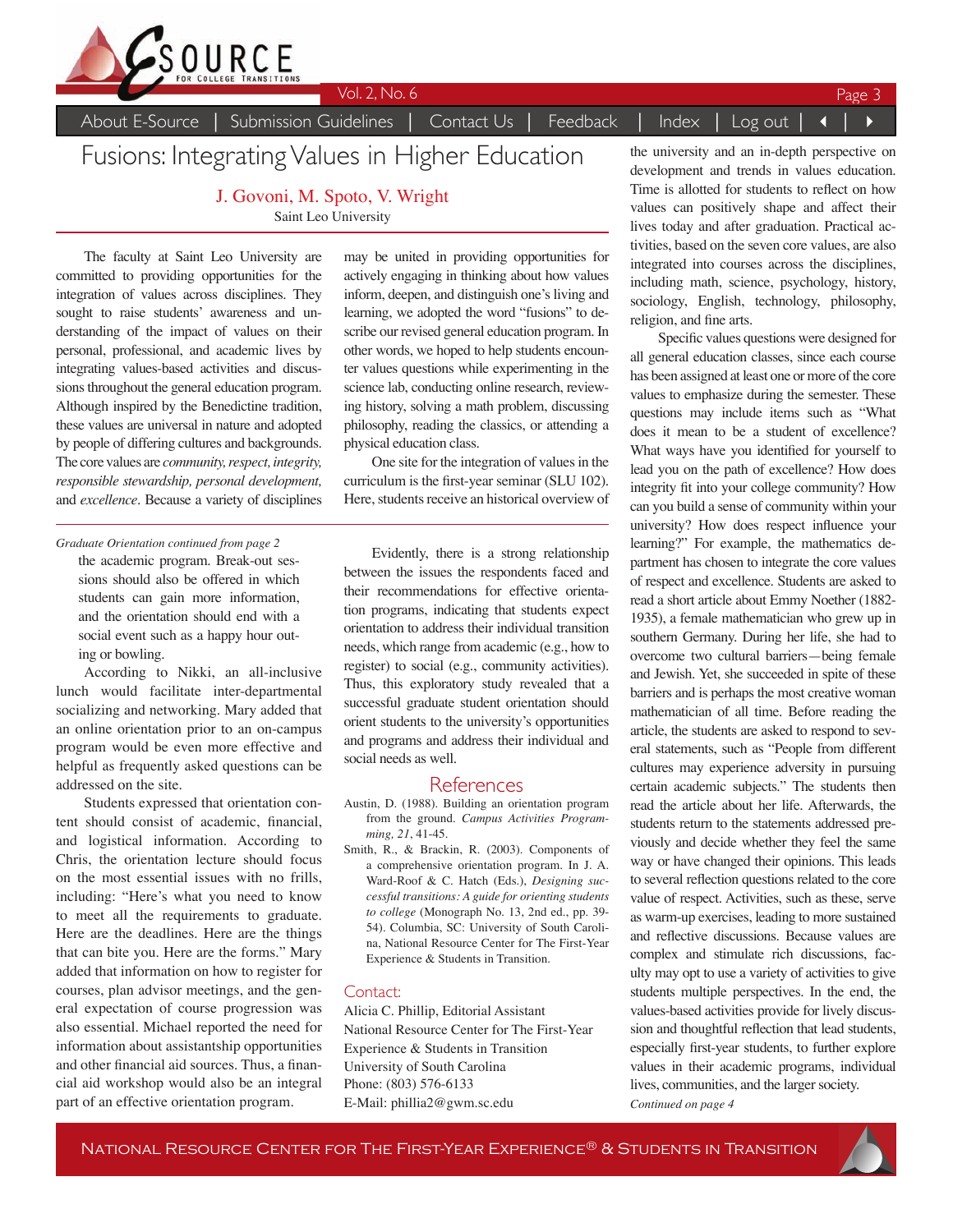Page 4 Vol. 2, No. 6



#### *Continued from page 3*

An effective college life experience is when students, faculty, and staff become more aware of their own values and begin to examine and live these values. Thus, the values-based activities created by Saint Leo University faculty integrate academic and social cultures through a values lens. Students may find themselves focusing on excellence in math class, integrity in English, or responsible stewardship in sociology. The process of values education involves clarifying, modeling, teaching, and applying values in the educational, personal, and professional lives of students and educators. The core values are thoroughly integrated to have a lasting effect on the students from the onset of their studies as first-year students. It is hoped that they will begin to re-think values in relation to their own educational experiences and personal and professional lives. Saint Leo University is *one* university where living core values is integral to its school mission and, ultimately, to the success of each and every student here.

Presently, data are being collected and analyzed to determine whether the focus on these core values is indeed having an effect on the students. First-year students through seniors respond to questionnaires about their knowledge and interpretation of the core values and the role of values in their lives as students and citizens. Initial results show that over time, the students have a clearer understanding of the core values emphasized by the university and the importance of having a values-infused life. Our goal is to collect one more year of data, following the same students through their four years at Saint Leo University before analyzing and reporting the results. We also hope to follow those same students post-graduation to see if they have carried the values into their new lives and careers. In addition, we will be surveying the faculty for their input as to the effect these values-infused activities have had on their students.

### Contact:

Valerie Wright Assistant Professor School of Education and Social Services Saint Leo University Saint Leo, FL Phone: (352) 588-8906 E-mail: valerie.wright@saintleo.edu

Listening Activity Improves Students' Understanding of Note Taking

> Margaret Puckett FYE Course Coordinator/Instructor North Central State College

Listening is one of the main ways for college students to take in information. If students do not know how to listen well or see the importance of taking notes, then they will not be as successful as students. Not only is listening important for college success, it is also essential to the development and survival of the individual. However, students in FYE classes do not always realize what they do not know or areas where they may need help, so this activity, which was presented at a Houghton-Mifflin conference, helps to create that understanding of their listening abilities for them.

I start the class off by simply telling the students to listen carefully. Usually they put their pens down, but once in a while one person will ask if he or she can take notes, and I do not reply, so they can decide for themselves. Then I play Billy Joel's "We Didn't Start the Fire," a song that very quickly lists historical figures and events from the 60s, 70s, and 80s. As soon as the song is finished, I tell the students to get out paper and pencil for a test. I then ask the following questions:

1. Name two presidents mentioned in the song. (Truman, Eisenhower, Kennedy, Reagan, Nixon)

2. Several actresses were mentioned, name one. (Doris Day, Marilyn Monroe)

3. Name a baseball player mentioned. (Joe DiMaggio, Micky Mantle)

4. Name a US or world city mentioned in the song. (Brooklyn, Fargo, Little Rock, Budapest)

5. The song has a line that says, "children of \_\_\_". (thalidomide – a drug given to pregnant women in the 60s, which caused serious birth defects, i.e. children with no arms and legs)

6. Name a novel mentioned in the song. (*Catcher in the Rye*, *Peter Pan*, *Ben Hur*)

7. What is a popular vacation spot named in the song? (Disneyland)

8. Name a child's toy that was mentioned. (Hula hoop)

9. Several world leaders were mentioned. Give the name of one of them. (Khrushchev, Stalin, Pope Paul, Ayatollah, Juan Peron)

10. Name a musician or music group mentioned in the song. (Elvis, Beatles, U2, Liberace)

11. Name an astronaut mentioned in the song. (John Glenn, Sally Ride)

*Extra Credit:* What is on the shore? (Hypodermics)

It is really fun to watch their reactions because they were usually too relaxed during the song and cannot remember much of anything from the lyric. Then they begin to worry that this may be a real test to which they have no answers.

Once I finish the test, I ask who is certain they have all answers correct? When no one responds, I ask why they aren't certain. This leads to the reasons students struggle for answers like the song went too fast. We then talk about how an instructor may speak quickly in a lecture. Another reason students have difficulty hearing the words is because of the music. We then talk about all of the noises and distractions in and around a classroom. Only twice did a student take notes, and they tell me that they had some information written down, but not the right stuff. This leads to the primary problem with note taking—they did not know what was important and what to remember. We also talk about needing to know the whole picture in order to make sense of the parts. Other issues that may come up in the discussion include immediate and short-term memory.

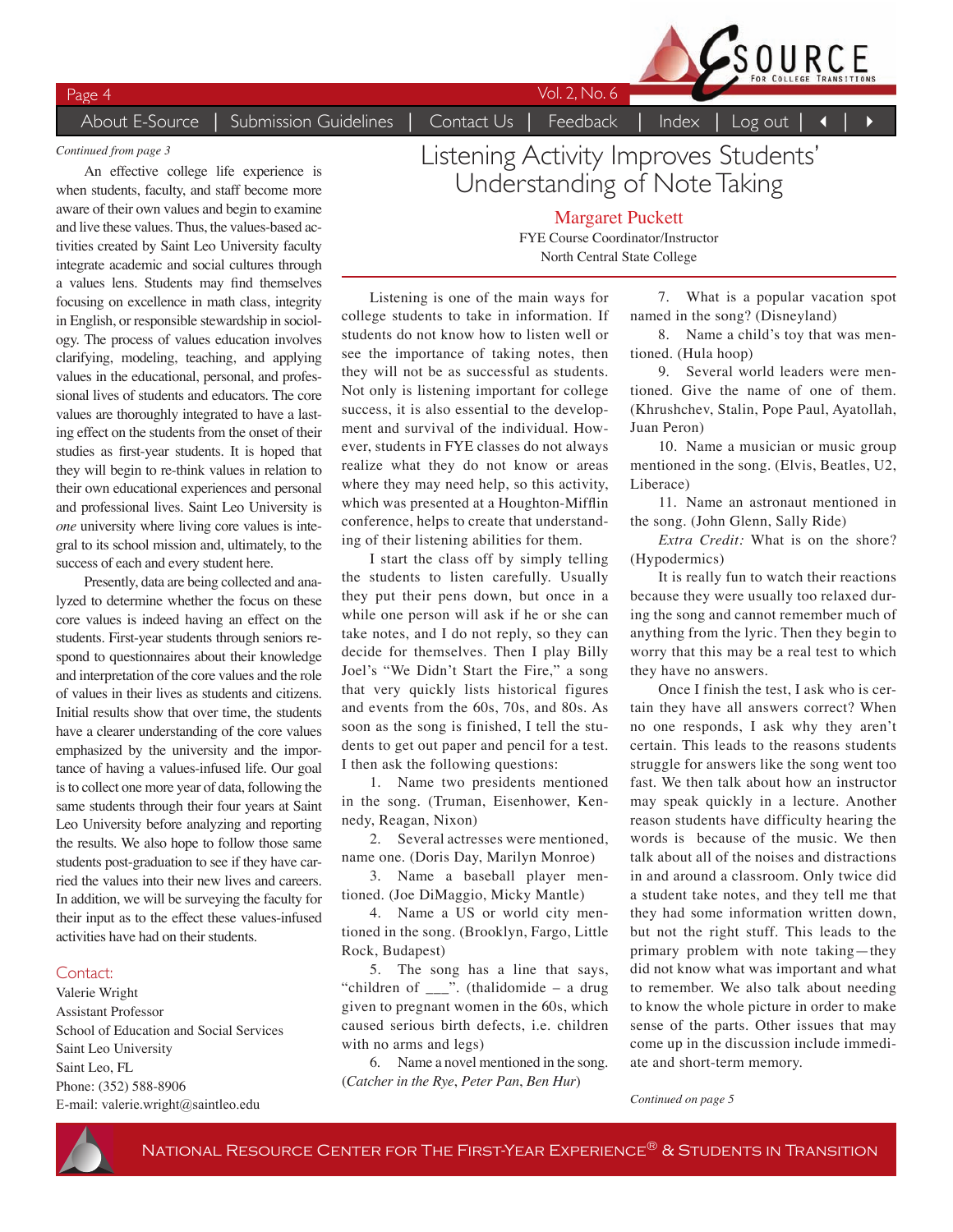

*Listening Activity from page 4 continued*

After the discussion, I have the students guess how many answers they think they have correct and line up in a continuum from no answers correct to all or almost all correct. Once students are arranged, I give them 30 seconds to compare answers and fill in any blanks they have or change any answers that they feel are incorrect. The students then sit down, and I ask if there is anything they need to know before we listen again. If they do not ask for anything, then I do not give them anything. Usually, they will say that they would like to know the questions, and I give the questions for whichever number they request. For instance, someone may say, "What is number 7?" Then I give that question. I keep going until everyone is satisfied. We listen to "We Didn't Start the Fire" a second time, and I ask how many feel they have a better score this time. Usually, all of the hands go up. I give the answers to the questions; then I ask why they felt more confident. This again leads to a discussion of how knowing in advance what is important helps to direct listening, and I ask how they can know what to listen for during a class. Finally, someone suggests that a student can read the textbook before class. (To my students, this seems to be a novel idea.) I explain how helpful this reading can be in setting the stage for active listening, especially to see the whole picture in order to make sense of the parts. Once students see how or why they struggle with listening, the discussion on note taking also seems to make more sense to them.

### Contact:

Margaret Puckett FYE Course Coordinator/Instructor North Central State College Mansfield, OH E-mail: mpuckett@ncstatecollege.edu

# Conducting Exit Surveys to Increase Retention

### Stefanie Pirwitz

Practicum Student, National Resource Center for The First-Year Experience and Students in Transition, University of South Carolina

Many institutions conduct exit surveys, and, less frequently, exit interviews to gather information about why a student has decided to leave college before completing his or her course of study. Interviews and surveys may also outline the formal procedures for withdrawing from the institution. Understanding a student's motives for leaving college is important because it allows the university to determine what factors cause students to leave and how the institution might intervene to increase retention for future students. Some typical reasons for students leaving college are financial, academic, personal, familial, other responsibilities, health related, or any combination thereof.

One type of exit survey requires that a student fill it out before leaving school and physically go to various offices on campus to notify them of his or her withdrawal before leaving school. For example, a student who wants to withdraw from Charleston Southern University will talk to a great many staff and faculty members. As a result, he or she often decides to remain enrolled. Other surveys target students who have already left the institution and question them about their reasons for departure. This type of survey may be done online, via e-mail, postcard, or by phone. Eastern New Mexico University has a program called Back on Academic Success Track (BOAST) that involves calling students who have already withdrawn from the university, asking them the reasons for their withdrawal, and establishing a relationship that might eventually encourage their return to the university.

Coastal Carolina University conducts exit interviews through its retention office and academic advisors. The student has to complete a University Withdrawal form. Then he or she visits the office of financial aid so that the financial consequences can be explained. After that, the student meets with a retention counselor for an interview. The end result is a short report for the provost, which lists the student's major and his or her primary reasons for leaving.

An "unofficial" exit survey occurs when a student contacts an individual, such as an academic or financial aid advisor, and gives reasons for leaving the institution. For example, Daniel Webster College encourages the student to talk to someone with whom he or she has a rapport, such as an academic advisor. They believe that if the student talks to an individual who cares about his or her reasons for leaving college, he or she will be more forthcoming with answers. In fact, the majority of professionals doubt that they are hearing the whole story. For this reason, Saint Leo University is training peers to call students who have left, in the hope that underlying issues might be revealed.

The trend in exit surveys is to be more personal and caring. Discovering the complete picture requires personal contact and building trust over time. This, in turn, requires advisors and peers to be alert for signs of trouble. The question remains, "Do exit surveys and/or interviews have any value to students who go through this procedure?" Since some students feel alienated and/or isolated, a helping hand and caring attention could bring a potential drop-out back into the institution's community.

#### Contact<sup>"</sup>

Stefanie Pirwitz Summer Graduate Assistant Student Life University of South Carolina Upstate Spartanburg, SC E-mail: PIRWITZ@gwm.sc.edu

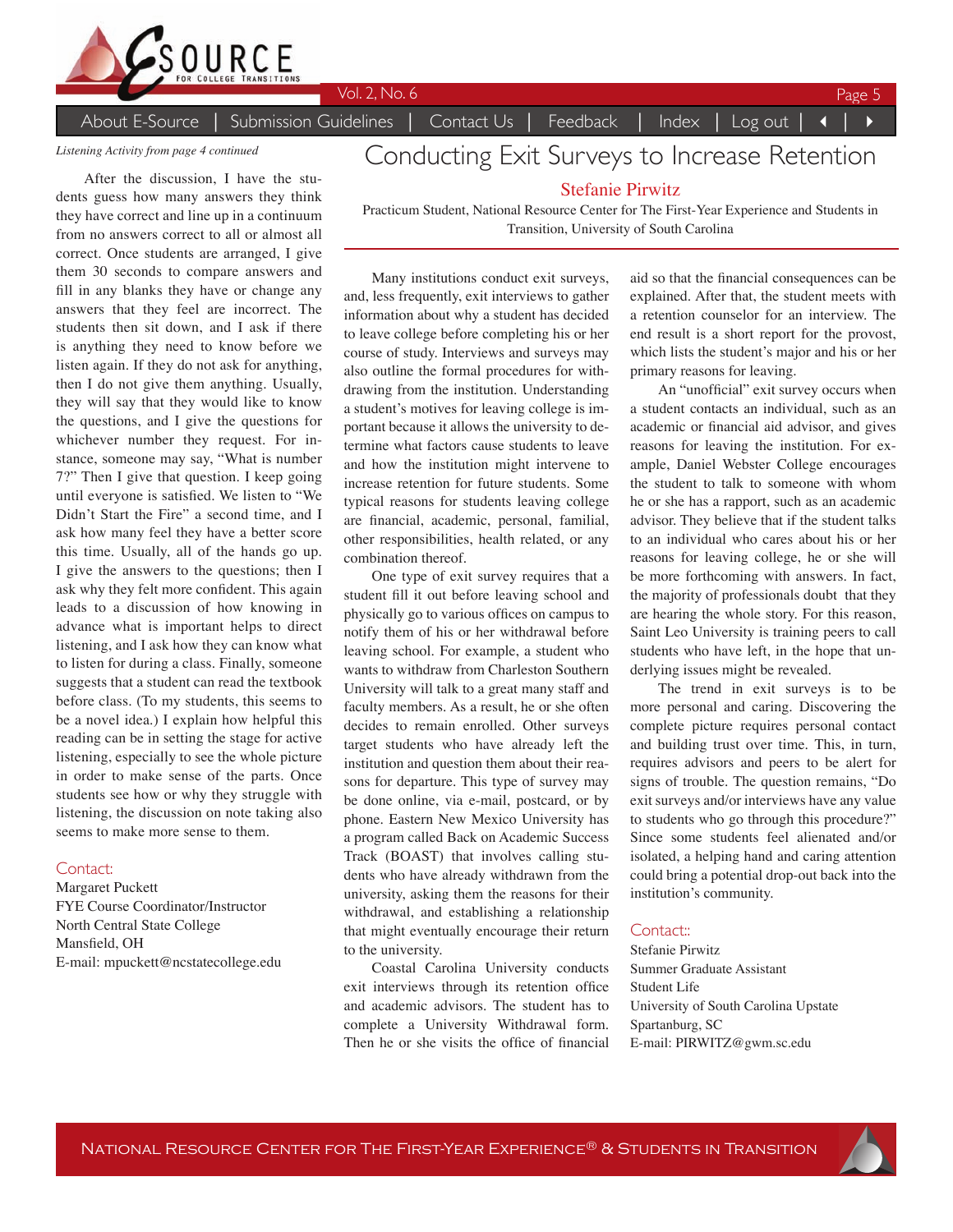Page 6 Vol. 2, No. 6

SOURCE

## About E-Source | Submission Guidelines | Contact Us | Feedback | Index | Log out

# Getting Students and Faculty Involved Inside the Residence Hall

Jennifer A. Nelson Residence Coordinator Seton Hall University

Students on college campuses are involved in classroom activities on average 15-20 hours per week, but opportunities for learning extend well beyond these hours. The Department of Housing and Residence Life (HRL) staff struggled to find ideas that would engage first-year students in academic learning outside their regular class hours. The big question for Residence Life staff was, "How can we get faculty involved in programs outside the classroom and, on the flipside, get resident students out of their rooms to attend?" The short answer, say faculty, "Have a strong student leader invite me." The students' advice, "Anything but another lecture!"

At Seton Hall University, the HRL launched two programs to try to engage both resident students and faculty. The first, called the Lunch-and-Learn Discussion Series, had faculty speak for 20 minutes on a particular topic relevant to today's society (e.g., human rights and social justice, terrorism in the Middle East, how to handle roommate conflict, church vs. state issues, and academic integrity) and then allotted 30 minutes for discussion. Lunch was provided. Attendance ranged from eight to thirty-six students. To evaluate the success of the program, I collected e-mail addresses at each program and spoke with the students in attendance about the event. The students were asked which discussions they liked the most and which faculty members were their favorite presenters. Faculty members received thank-you e-mails. Many said they would love take part in the future and suggested other members of the faculty for the Lunch-and-Learn series.

As residence coordinator for the First-Year Experience, I wanted discussion topics to be issues that students would find appealing. In order to find such topics, I studied the undergraduate students' course selection listing. I also looked at our academic calendar and tried to tie topics to campus events. On laptop distribution day, the topic was on Internet privacy issues. On Human Rights day, the Lunch-and-Learn focused on human rights and social justice. During theme weeks such as "Finding Your Spirit Week," the topic was about vocation and finding your calling. Once topics were selected, I asked students which professors they would like to have come into the residence halls. I invited student leaders to approach faculty members with a particular topic.

The rationale for using students to recruit faculty emerged from a conversation with a faculty member in the College of Arts and Sciences, who participated in an RA program. She said, "I knew the student well who asked me to attend—from several classes and as his advisor." She added, "A professor who is invited to an informal discussion with other students by a student who works hard in class, is a community leader, and does well, will say ʻyes.' A professional staff member will get a ʻLet me check my schedule.'" Although her answer may seem harsh, it is true. Knowing this helps housing professionals to successfully recruit faculty to programmatic initiatives. A Business School faculty member, echoes her sentiment: "As long as I am approached professionally and there is a game plan for the presentation, I would help."

The second academic initiative was a resident assistant program focusing on personal, academic, spiritual, or social development that had to include SHU faculty. For example, faculty might come to the residence hall during a social program to meet students or to a spiritual program to speak about vocation and their life's work.

The experience was enriching for both students and faculty. One faculty member noted, "Even though you are the teacher, you learn a lot from the students and their impression of the world. That helps you as a teacher." Another adds, "Meeting students where they are most comfortable is valuable beyond measure…in ways I am not sure I can even describe." Many students commented about how it was nice to sit at the same table as faculty to discuss current issues. The informal setting also gave students, who normally sit silent in a classroom setting, a chance to engage in conversation.

At all the events, I expected a relatively low number of students to attend programs that boasted faculty instead of free food or prizes! I didn't think that students would engage themselves in academically focused programs after they had been in classes all day. Both programs well exceeded my expectations. Students were active participants in all program discussions and attendance at academic programs reached 605 residents. Twenty faculty members participated.

### Contact:

Jennifer A. Nelson, Residence Coordinator, Boland Hall 68A Duffy Hall Seton Hall University South Orange, NJ Phone (973) 275-2522 E-mail: nelsonje@shu.edu

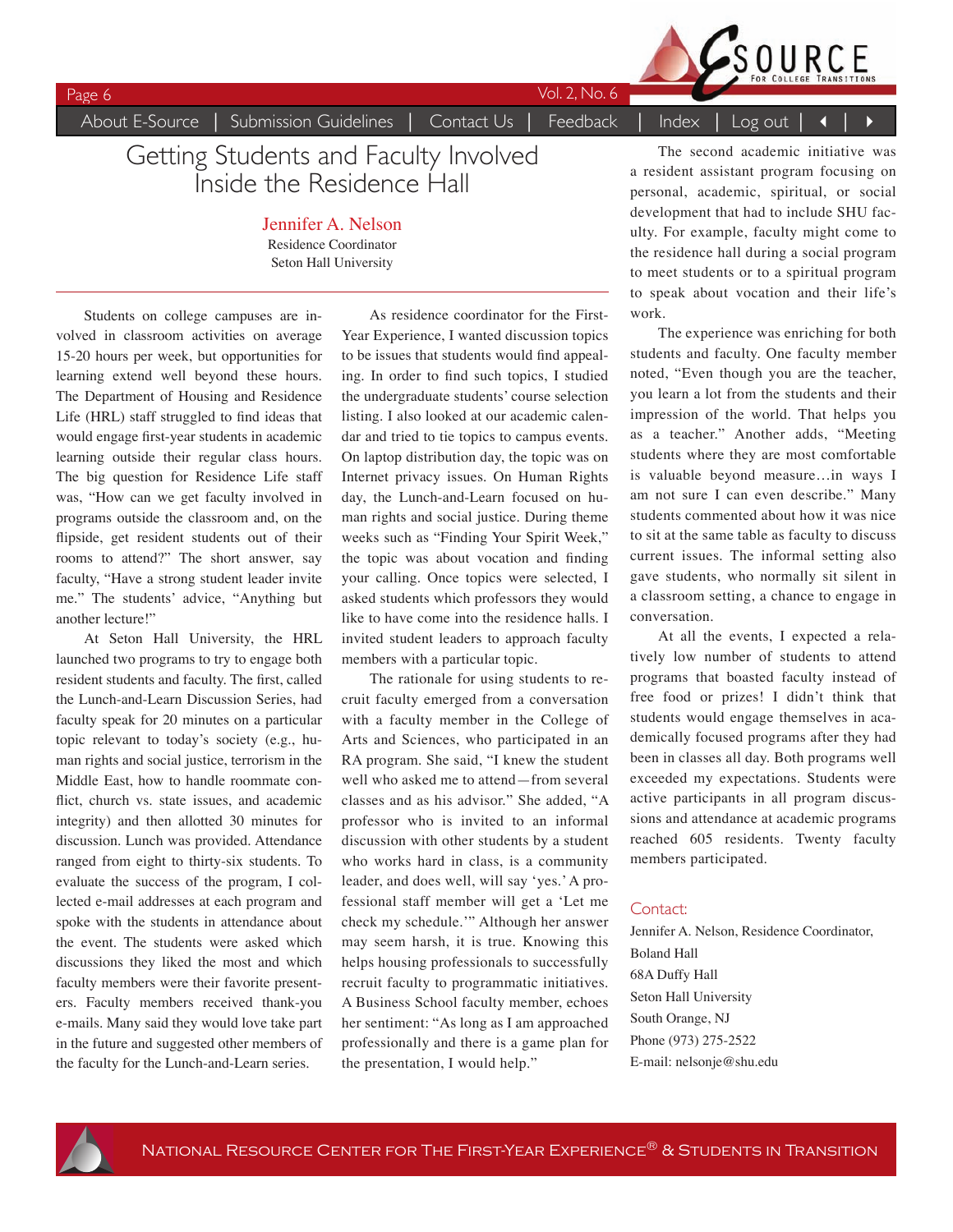

Videos Spoofs Recruit Students to Advising

Ida Olivarez

Academic Advisor, College of Science & Technology Texas A&M University - Corpus Christi

The advising team at the College of Science & Technology (S&T) at Texas A&M University - Corpus Christi strives to deliver the most relevant and timely information to first-year students with an impact they won't soon forget. Our summer orientation, called Navigation, is a day typically filled with slide shows and skits. In order to increase the students' recall of information important to their academic careers, we presented advising information using movie spoofs.

The movie spoofs were shown during last summer's orientations to approximately 500 students who matriculated into the College of Science & Technology. There were eight orientation/navigation sessions. These students were divided into two departments: PALS (Physical and Life Sciences) and CAMS (Computing and Mathematics Sciences). Each movie spoof was preceded by relevant information in students' respective areas. The movies simply reiterated the advisor's message in a fun format.

We tackled the following points with the spoofs:

- File a degree plan is the topic of "The Advisor," a spoof of the *Matrix*
- Visit your academic advisor in "The Island Advisor Project," a spoof of *The Blair Witch Project*
- Keep your contact information current in "Payphone," a spoof of *Phonebooth*
- Be responsible for your academic career in the "Lord of the Graduation Ring," a *Lord of the Rings'* spoof (see script below)

We had no budget to produce the spoofs, so we created them during regular working hours using a borrowed camera and tripod and student volunteers as actors. Two advisors provided most of the writing, editing, and cinematography. This lowbudget approach is clearly evident while watching these movies, but it adds to the kitsch factor overall.

As for student reaction, it was clearly positive. The attention and energy level of the group was high when compared to other sessions, which had PowerPoint presentations. I measured our success or failure in yawns. In prior sessions, we had quite a few. This time, we had rapt attention and lots of laughing. We don't know for sure if the students retain the information, but we do know they use it as a point of reference. Before, students would blink and ask, "What Orientation?" Now, they say, "Oh, yeah. I remember those movies!" So, it's a starting point. While it is unlikely students will remember everything we introduce during orientation, we believe that it makes a difference in terms of being the sort of introduction that lends itself to increased recall.

We also believe it makes them more likely to use our services because we go out of our way to be the least intimidating university officials they come across on orientation day. The combination of being an incredible resource of information for them coupled with a clearly demonstrated sense of humor makes them more comfortable and more likely to come back and see us again through their own volition. The movies made it a much more enjoyable session, even for the advisors, since much of the information we shared with our first-year students is very basic and repetitive.

### Contact:

Ida Olivarez, Academic Advisor GIS, ENTC & MATH, College of Science & Technology Texas A&M University - Corpus Christi Phone: (361) 825-5797 E-mail: ida.olivarez@mail.tamucc.edu

### Lord of the Graduation Ring

*Location - a misty grotto, deep in the elves' forest*

*Froto is frightened after just having seen a vision of the future.*

**Benadriel**: I know what it is you saw...for it is also in my mind. It is the future, Froto. It is what will come to pass if you should fail to meet with your Academic Advisor. You also have a Faculty Mentor; you must seek their advice as well.

*Benadriel looks at Froto intensely... Froto looks down...in his hand he is clutching the graduation ring. A menacing hum emanates from the ring. Froto looks up at Benadriel.*

**Benadriel** (cont'd): The fellowship of your friends' advice is breaking. It has already begun. *Rumor* will try to take the Graduation ring. The evil malevolence of *indifference* will try to take the ring. Even now, its master, *procrastination* calls it forth. You know of what I speak. One by one, it will destroy you all. You alone are responsible for knowing degree requirements, for enrolling in courses that fit into degree programs, and for taking courses in the proper sequence to ensure orderly progression of work.

**Froto** (VO): If you ask it of me, I will give you the Graduation Ring.

**Benadriel**: Don't be silly! I've already got my own, you know. And anyway, it won't get you into University Physics without the prerequisites. Ah, geez…

*Froto's confidence drains away.*

**Froto**: I cannot do this alone...

**Benadriel**: You are the Graduation ringbearer. Froto, to bear a ring of power is to be alone. The final and ultimate responsibility for understanding and following degree requirements rests with you. This task was appointed to you, and if you do not find a way to meet the registration deadlines, no one will.

**Froto**: Then I know what I must do. It's just (recoiling)...I'm afraid to do it.

**Benadriel**: You must go forth on your own. Be proactive. Read the catalog.

*Benadriel kneels down to Froto's height, staring at him intently.*

**Benadriel** (cont'd): Even the smallest effort can change the course of the future. And don't forget to make an appointment next time. I get really busy around registration, and I'd really appreciate it.